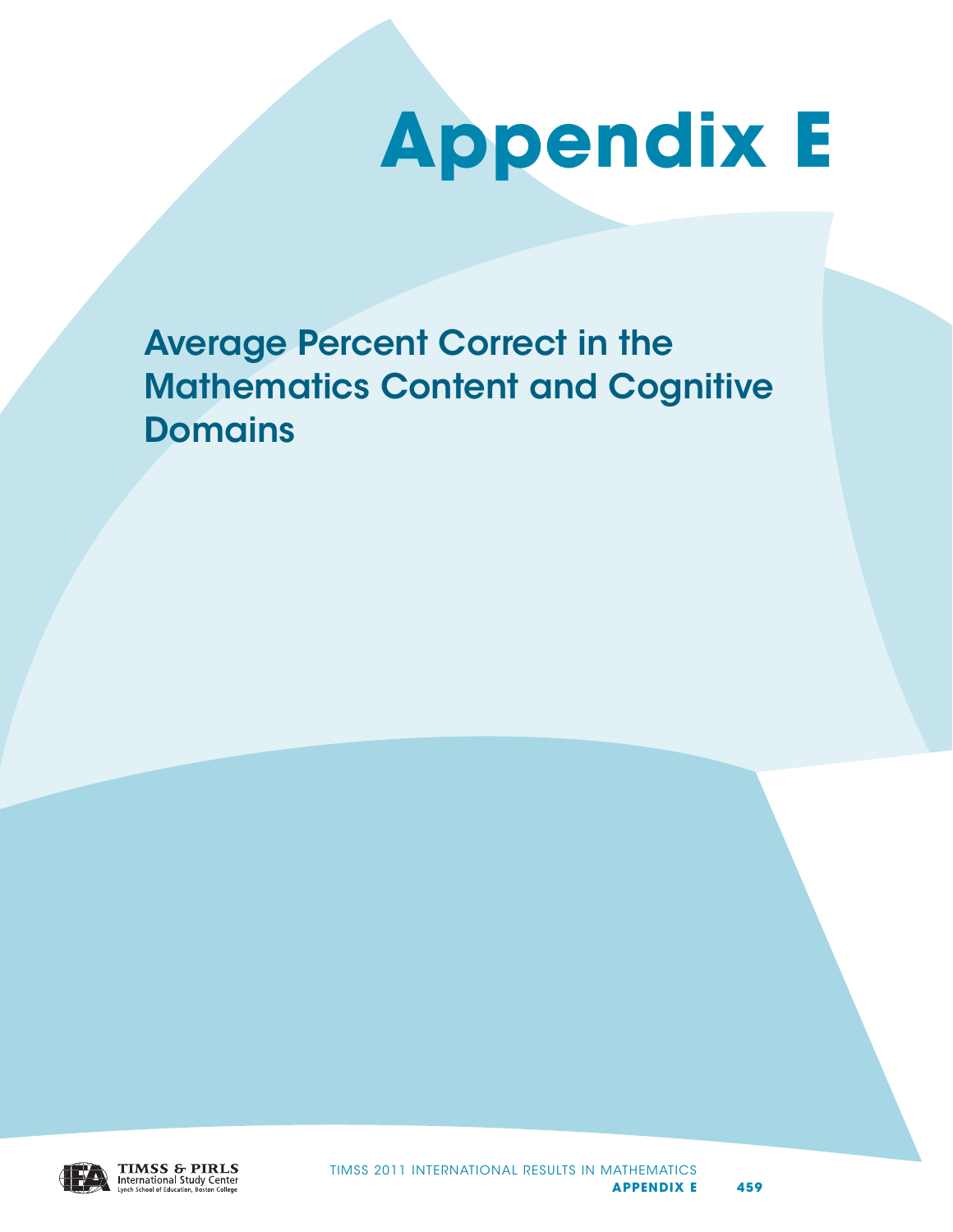## **Appendix E.1: Average Percent Correct in the Mathematics Appendix E.1: Average Percent Correct in the Mathematics Content and Cognitive Content and Cognitive Domains Domains**



| <b>Overall</b><br><b>Country</b><br><b>Geometric</b><br><b>Mathematics</b><br><b>Number</b><br><b>Shapes and</b><br><b>Data Display</b><br><b>Knowing</b><br><b>Applying</b><br><b>Reasoning</b><br><b>Measures</b><br>and Science<br>44 (0.8)<br>40(0.8)<br>37(0.8)<br>36(0.9)<br>48 (0.8)<br>38 (0.8)<br>29(0.7)<br>Armenia<br><b>Australia</b><br>54(0.6)<br>48 (0.7)<br>58(0.6)<br>64(0.7)<br>58(0.7)<br>55(0.7)<br>44(0.6)<br>47 (0.6)<br>56 (0.7)<br>52(0.7)<br>53 (0.9)<br>64(0.8)<br>51(0.8)<br>43(0.7)<br>Austria<br>Mathematics<br>44 (1.2)<br>46(1.3)<br>41(1.3)<br>51(1.2)<br>32(1.1)<br>Azerbaijan<br>40(1.3)<br>42(1.4)<br>Bahrain<br>37(0.6)<br>34(0.6)<br>37(0.6)<br>48 (0.9)<br>43 (0.6)<br>36(0.6)<br>28(0.6)<br>62(0.5)<br>59(0.6)<br>62(0.5)<br>69(0.7)<br>69(0.5)<br>62(0.6)<br>46(0.6)<br>Belgium (Flemish)<br>Chile<br>41(0.5)<br>37(0.5)<br>42(0.6)<br>53 $(0.7)$<br>45(0.5)<br>41 $(0.5)$<br>33(0.5)<br>in International<br><b>Chinese Taipei</b><br>71(0.4)<br>71(0.4)<br>65(0.5)<br>82(0.5)<br>75(0.4)<br>72(0.4)<br>59(0.6)<br>45 (0.4)<br>55 (0.5)<br>Croatia<br>48 (0.4)<br>48 (0.5)<br>58 (0.6)<br>46(0.5)<br>38(0.5)<br>52(0.6)<br>48 (0.6)<br>53 $(0.7)$<br>65(0.8)<br>55(0.6)<br>46(0.8)<br><b>Czech Republic</b><br>53 $(0.7)$<br>Denmark<br>58 (0.6)<br>54 (0.7)<br>61(0.6)<br>68(0.7)<br>61(0.6)<br>60(0.7)<br>50(0.7)<br>SOURCE: IEA's Trends<br>60(0.8)<br>56 $(0.9)$<br>62(0.8)<br>71(0.8)<br>66(0.8)<br>61(0.9)<br>49 (0.8)<br>England<br>Finland<br>60(0.6)<br>57(0.6)<br>59 (0.6)<br>73 (0.7)<br>63(0.6)<br>60(0.7)<br>52(0.7)<br>Georgia<br>40(0.6)<br>41 $(0.6)$<br>36(0.6)<br>46(0.9)<br>45(0.7)<br>39(0.6)<br>30(0.6)<br>51(0.6)<br>57(0.6)<br>59 (0.6)<br>72(0.7)<br>60(0.6)<br>58 (0.6)<br>48 (0.7)<br>Germany<br>74 (0.8)<br>73 (0.8)<br>74 (0.7)<br>81(0.8)<br>75 (0.9)<br>61(0.8)<br><b>Hong Kong SAR</b><br>80(0.7)<br>Hungary<br>55 (0.7)<br>51(0.8)<br>56 (0.8)<br>63(0.9)<br>60(0.8)<br>54 (0.8)<br>45(0.8)<br>Iran, Islamic Rep. of<br>37(0.7)<br>34(0.6)<br>40(0.7)<br>39(0.8)<br>43(0.7)<br>36(0.7)<br>26(0.6)<br>56 (0.6)<br>Ireland<br>54 (0.7)<br>56 (0.6)<br>67(0.8)<br>63(0.6)<br>57(0.7)<br>42(0.8)<br><b>Italy</b><br>52(0.7)<br>49 (0.7)<br>53(0.7)<br>59(0.8)<br>58(0.7)<br>52(0.8)<br>41(0.7)<br>70 (0.4)<br>63(0.5)<br>67(0.4)<br>68 (0.4)<br>82 (0.4)<br>74 (0.4)<br>70(0.4)<br>Japan<br>52(1.1)<br>52(1.1)<br>50(1.1)<br>57(1.0)<br>51(1.2)<br>41(1.1)<br>Kazakhstan<br>56(1.3)<br>Korea, Rep. of<br>74 (0.4)<br>73 (0.4)<br>72 (0.4)<br>84 (0.4)<br>79 (0.4)<br>74 (0.4)<br>65(0.5)<br><b><i>Ж</i></b> Kuwait<br>23(0.4)<br>20(0.4)<br>25(0.4)<br>30(0.6)<br>29(0.5)<br>22(0.4)<br>16(0.3)<br>Lithuania<br>58 (0.6)<br>56 (0.7)<br>58 (0.6)<br>68 (0.6)<br>61(0.6)<br>60(0.6)<br>49 (0.7)<br>Malta<br>49(0.3)<br>46(0.3)<br>49(0.4)<br>61(0.5)<br>56(0.4)<br>50(0.4)<br>35(0.4)<br>21(0.6)<br>21(0.6)<br>18(0.5)<br>24(0.6)<br>28(0.6)<br>28(0.6)<br>22(0.7)<br><b><i>Ж</i></b> Могоссо<br>59 (0.4)<br>57(0.5)<br>54(0.5)<br>74 (0.6)<br>51(0.6)<br><b>Netherlands</b><br>61(0.4)<br>60(0.5)<br>New Zealand<br>46 (0.5)<br>42(0.6)<br>47(0.5)<br>59 (0.7)<br>49 (0.6)<br>47 (0.6)<br>39(0.5)<br>65(0.6)<br>63(0.7)<br>65(0.6)<br>73(0.6)<br>71(0.7)<br>66(0.7)<br>49(0.7)<br>Northern Ireland<br>48 (0.7)<br>43(0.7)<br>52(0.8)<br>60(0.7)<br>51(0.6)<br>50(0.8)<br>41(0.7)<br>Norway<br>Ψ Oman<br>30(0.4)<br>27(0.4)<br>31(0.4)<br>36(0.6)<br>35(0.4)<br>28(0.5)<br>21(0.4)<br>42 (0.5)<br>38(0.5)<br>Poland<br>45(0.5)<br>45(0.5)<br>58 (0.6)<br>49 (0.6)<br>45(0.5)<br>53 (0.9)<br>61(0.7)<br>48 (0.9)<br>59 (0.8)<br>72(0.7)<br>63(0.7)<br>60(0.9)<br>Portugal<br>Qatar<br>34 (0.6)<br>32(0.6)<br>34(0.7)<br>43(0.7)<br>39(0.7)<br>33 (0.6)<br>26(0.6)<br>47(1.2)<br>47(1.2)<br>46(1.1)<br>52(1.3)<br>53(1.2)<br>47(1.2)<br>39(1.1)<br>Romania<br><b>Russian Federation</b><br>61(0.9)<br>59 (0.9)<br>60(0.9)<br>68 (0.9)<br>65 (0.8)<br>60(1.0)<br>51(0.9)<br>Saudi Arabia<br>33(0.9)<br>30(1.0)<br>34(0.9)<br>39(1.1)<br>39(1.0)<br>31(1.0)<br>24(0.9)<br>Serbia<br>54 (0.7)<br>54 (0.7)<br>50(0.7)<br>61(0.9)<br>60(0.7)<br>53 $(0.8)$<br>45(0.7)<br>81(0.6)<br>61(0.9)<br>74 (0.7)<br>76 (0.8)<br>70 (0.7)<br>80(0.6)<br>75 (0.7)<br>Singapore<br>Slovak Republic<br>52(0.8)<br>50(0.9)<br>50(0.8)<br>62(0.8)<br>56(0.8)<br>52(0.9)<br>43(0.9)<br>Slovenia<br>53(0.5)<br>47(0.6)<br>57(0.5)<br>68 (0.6)<br>57(0.5)<br>54(0.5)<br>44(0.7)<br>Spain<br>45(0.6)<br>43(0.7)<br>44(0.7)<br>56 $(0.7)$<br>50(0.7)<br>45(0.7)<br>35(0.6)<br>Sweden<br>50(0.5)<br>45(0.6)<br>49(0.5)<br>67(0.7)<br>50(0.5)<br>51(0.5)<br>45(0.6)<br>Thailand<br>41(1.0)<br>38(1.0)<br>39(0.9)<br>53(1.3)<br>45(1.1)<br>40(1.1)<br>32(0.9)<br>Ψ Tunisia<br>25(0.5)<br>25(0.5)<br>25(0.5)<br>23(0.8)<br>31(0.6)<br>23(0.5)<br>16(0.4)<br>Turkey<br>45(0.8)<br>43(0.9)<br>43(0.8)<br>57(0.9)<br>45(0.9)<br>33(0.7)<br>51(0.9)<br><b>United Arab Emirates</b><br>37(0.4)<br>35(0.4)<br>37(0.4)<br>46(0.4)<br>43(0.4)<br>36(0.4)<br>28(0.4)<br><b>United States</b><br>60(0.5)<br>57(0.5)<br>59(0.5)<br>71(0.4)<br>67(0.5)<br>60(0.5)<br>46(0.5)<br><b><i>W</i></b> Yemen<br>16(0.5)<br>16(0.6)<br>11(0.3)<br>16(0.4)<br>16(0.5)<br>19(0.6)<br>15(0.5)<br>International Avg.<br>50(0.1)<br>47(0.1)<br>49(0.1)<br>58(0.1)<br>55(0.1)<br>50(0.1)<br>40(0.1) |  | <b>Mathematics Content Domains</b> | Study-TIMSS 201<br><b>Mathematics Cognitive Domains</b> |  |  |  |
|---------------------------------------------------------------------------------------------------------------------------------------------------------------------------------------------------------------------------------------------------------------------------------------------------------------------------------------------------------------------------------------------------------------------------------------------------------------------------------------------------------------------------------------------------------------------------------------------------------------------------------------------------------------------------------------------------------------------------------------------------------------------------------------------------------------------------------------------------------------------------------------------------------------------------------------------------------------------------------------------------------------------------------------------------------------------------------------------------------------------------------------------------------------------------------------------------------------------------------------------------------------------------------------------------------------------------------------------------------------------------------------------------------------------------------------------------------------------------------------------------------------------------------------------------------------------------------------------------------------------------------------------------------------------------------------------------------------------------------------------------------------------------------------------------------------------------------------------------------------------------------------------------------------------------------------------------------------------------------------------------------------------------------------------------------------------------------------------------------------------------------------------------------------------------------------------------------------------------------------------------------------------------------------------------------------------------------------------------------------------------------------------------------------------------------------------------------------------------------------------------------------------------------------------------------------------------------------------------------------------------------------------------------------------------------------------------------------------------------------------------------------------------------------------------------------------------------------------------------------------------------------------------------------------------------------------------------------------------------------------------------------------------------------------------------------------------------------------------------------------------------------------------------------------------------------------------------------------------------------------------------------------------------------------------------------------------------------------------------------------------------------------------------------------------------------------------------------------------------------------------------------------------------------------------------------------------------------------------------------------------------------------------------------------------------------------------------------------------------------------------------------------------------------------------------------------------------------------------------------------------------------------------------------------------------------------------------------------------------------------------------------------------------------------------------------------------------------------------------------------------------------------------------------------------------------------------------------------------------------------------------------------------------------------------------------------------------------------------------------------------------------------------------------------------------------------------------------------------------------------------------------------------------------------------------------------------------------------------------------------------------------------------------------------------------------------------------------------------------------------------------------------------------------------------------------------------------------------------------------------------------------------------------------------------------------------------------------------------------------------------------------------------------------------------------------------------------------------------------------------------------------------------------------------------------------------------------------------------------------------------------------------------------------------------------------|--|------------------------------------|---------------------------------------------------------|--|--|--|
|                                                                                                                                                                                                                                                                                                                                                                                                                                                                                                                                                                                                                                                                                                                                                                                                                                                                                                                                                                                                                                                                                                                                                                                                                                                                                                                                                                                                                                                                                                                                                                                                                                                                                                                                                                                                                                                                                                                                                                                                                                                                                                                                                                                                                                                                                                                                                                                                                                                                                                                                                                                                                                                                                                                                                                                                                                                                                                                                                                                                                                                                                                                                                                                                                                                                                                                                                                                                                                                                                                                                                                                                                                                                                                                                                                                                                                                                                                                                                                                                                                                                                                                                                                                                                                                                                                                                                                                                                                                                                                                                                                                                                                                                                                                                                                                                                                                                                                                                                                                                                                                                                                                                                                                                                                                                                                               |  |                                    |                                                         |  |  |  |
|                                                                                                                                                                                                                                                                                                                                                                                                                                                                                                                                                                                                                                                                                                                                                                                                                                                                                                                                                                                                                                                                                                                                                                                                                                                                                                                                                                                                                                                                                                                                                                                                                                                                                                                                                                                                                                                                                                                                                                                                                                                                                                                                                                                                                                                                                                                                                                                                                                                                                                                                                                                                                                                                                                                                                                                                                                                                                                                                                                                                                                                                                                                                                                                                                                                                                                                                                                                                                                                                                                                                                                                                                                                                                                                                                                                                                                                                                                                                                                                                                                                                                                                                                                                                                                                                                                                                                                                                                                                                                                                                                                                                                                                                                                                                                                                                                                                                                                                                                                                                                                                                                                                                                                                                                                                                                                               |  |                                    |                                                         |  |  |  |
|                                                                                                                                                                                                                                                                                                                                                                                                                                                                                                                                                                                                                                                                                                                                                                                                                                                                                                                                                                                                                                                                                                                                                                                                                                                                                                                                                                                                                                                                                                                                                                                                                                                                                                                                                                                                                                                                                                                                                                                                                                                                                                                                                                                                                                                                                                                                                                                                                                                                                                                                                                                                                                                                                                                                                                                                                                                                                                                                                                                                                                                                                                                                                                                                                                                                                                                                                                                                                                                                                                                                                                                                                                                                                                                                                                                                                                                                                                                                                                                                                                                                                                                                                                                                                                                                                                                                                                                                                                                                                                                                                                                                                                                                                                                                                                                                                                                                                                                                                                                                                                                                                                                                                                                                                                                                                                               |  |                                    |                                                         |  |  |  |
|                                                                                                                                                                                                                                                                                                                                                                                                                                                                                                                                                                                                                                                                                                                                                                                                                                                                                                                                                                                                                                                                                                                                                                                                                                                                                                                                                                                                                                                                                                                                                                                                                                                                                                                                                                                                                                                                                                                                                                                                                                                                                                                                                                                                                                                                                                                                                                                                                                                                                                                                                                                                                                                                                                                                                                                                                                                                                                                                                                                                                                                                                                                                                                                                                                                                                                                                                                                                                                                                                                                                                                                                                                                                                                                                                                                                                                                                                                                                                                                                                                                                                                                                                                                                                                                                                                                                                                                                                                                                                                                                                                                                                                                                                                                                                                                                                                                                                                                                                                                                                                                                                                                                                                                                                                                                                                               |  |                                    |                                                         |  |  |  |
|                                                                                                                                                                                                                                                                                                                                                                                                                                                                                                                                                                                                                                                                                                                                                                                                                                                                                                                                                                                                                                                                                                                                                                                                                                                                                                                                                                                                                                                                                                                                                                                                                                                                                                                                                                                                                                                                                                                                                                                                                                                                                                                                                                                                                                                                                                                                                                                                                                                                                                                                                                                                                                                                                                                                                                                                                                                                                                                                                                                                                                                                                                                                                                                                                                                                                                                                                                                                                                                                                                                                                                                                                                                                                                                                                                                                                                                                                                                                                                                                                                                                                                                                                                                                                                                                                                                                                                                                                                                                                                                                                                                                                                                                                                                                                                                                                                                                                                                                                                                                                                                                                                                                                                                                                                                                                                               |  |                                    |                                                         |  |  |  |
|                                                                                                                                                                                                                                                                                                                                                                                                                                                                                                                                                                                                                                                                                                                                                                                                                                                                                                                                                                                                                                                                                                                                                                                                                                                                                                                                                                                                                                                                                                                                                                                                                                                                                                                                                                                                                                                                                                                                                                                                                                                                                                                                                                                                                                                                                                                                                                                                                                                                                                                                                                                                                                                                                                                                                                                                                                                                                                                                                                                                                                                                                                                                                                                                                                                                                                                                                                                                                                                                                                                                                                                                                                                                                                                                                                                                                                                                                                                                                                                                                                                                                                                                                                                                                                                                                                                                                                                                                                                                                                                                                                                                                                                                                                                                                                                                                                                                                                                                                                                                                                                                                                                                                                                                                                                                                                               |  |                                    |                                                         |  |  |  |
|                                                                                                                                                                                                                                                                                                                                                                                                                                                                                                                                                                                                                                                                                                                                                                                                                                                                                                                                                                                                                                                                                                                                                                                                                                                                                                                                                                                                                                                                                                                                                                                                                                                                                                                                                                                                                                                                                                                                                                                                                                                                                                                                                                                                                                                                                                                                                                                                                                                                                                                                                                                                                                                                                                                                                                                                                                                                                                                                                                                                                                                                                                                                                                                                                                                                                                                                                                                                                                                                                                                                                                                                                                                                                                                                                                                                                                                                                                                                                                                                                                                                                                                                                                                                                                                                                                                                                                                                                                                                                                                                                                                                                                                                                                                                                                                                                                                                                                                                                                                                                                                                                                                                                                                                                                                                                                               |  |                                    |                                                         |  |  |  |
|                                                                                                                                                                                                                                                                                                                                                                                                                                                                                                                                                                                                                                                                                                                                                                                                                                                                                                                                                                                                                                                                                                                                                                                                                                                                                                                                                                                                                                                                                                                                                                                                                                                                                                                                                                                                                                                                                                                                                                                                                                                                                                                                                                                                                                                                                                                                                                                                                                                                                                                                                                                                                                                                                                                                                                                                                                                                                                                                                                                                                                                                                                                                                                                                                                                                                                                                                                                                                                                                                                                                                                                                                                                                                                                                                                                                                                                                                                                                                                                                                                                                                                                                                                                                                                                                                                                                                                                                                                                                                                                                                                                                                                                                                                                                                                                                                                                                                                                                                                                                                                                                                                                                                                                                                                                                                                               |  |                                    |                                                         |  |  |  |
|                                                                                                                                                                                                                                                                                                                                                                                                                                                                                                                                                                                                                                                                                                                                                                                                                                                                                                                                                                                                                                                                                                                                                                                                                                                                                                                                                                                                                                                                                                                                                                                                                                                                                                                                                                                                                                                                                                                                                                                                                                                                                                                                                                                                                                                                                                                                                                                                                                                                                                                                                                                                                                                                                                                                                                                                                                                                                                                                                                                                                                                                                                                                                                                                                                                                                                                                                                                                                                                                                                                                                                                                                                                                                                                                                                                                                                                                                                                                                                                                                                                                                                                                                                                                                                                                                                                                                                                                                                                                                                                                                                                                                                                                                                                                                                                                                                                                                                                                                                                                                                                                                                                                                                                                                                                                                                               |  |                                    |                                                         |  |  |  |
|                                                                                                                                                                                                                                                                                                                                                                                                                                                                                                                                                                                                                                                                                                                                                                                                                                                                                                                                                                                                                                                                                                                                                                                                                                                                                                                                                                                                                                                                                                                                                                                                                                                                                                                                                                                                                                                                                                                                                                                                                                                                                                                                                                                                                                                                                                                                                                                                                                                                                                                                                                                                                                                                                                                                                                                                                                                                                                                                                                                                                                                                                                                                                                                                                                                                                                                                                                                                                                                                                                                                                                                                                                                                                                                                                                                                                                                                                                                                                                                                                                                                                                                                                                                                                                                                                                                                                                                                                                                                                                                                                                                                                                                                                                                                                                                                                                                                                                                                                                                                                                                                                                                                                                                                                                                                                                               |  |                                    |                                                         |  |  |  |
|                                                                                                                                                                                                                                                                                                                                                                                                                                                                                                                                                                                                                                                                                                                                                                                                                                                                                                                                                                                                                                                                                                                                                                                                                                                                                                                                                                                                                                                                                                                                                                                                                                                                                                                                                                                                                                                                                                                                                                                                                                                                                                                                                                                                                                                                                                                                                                                                                                                                                                                                                                                                                                                                                                                                                                                                                                                                                                                                                                                                                                                                                                                                                                                                                                                                                                                                                                                                                                                                                                                                                                                                                                                                                                                                                                                                                                                                                                                                                                                                                                                                                                                                                                                                                                                                                                                                                                                                                                                                                                                                                                                                                                                                                                                                                                                                                                                                                                                                                                                                                                                                                                                                                                                                                                                                                                               |  |                                    |                                                         |  |  |  |
|                                                                                                                                                                                                                                                                                                                                                                                                                                                                                                                                                                                                                                                                                                                                                                                                                                                                                                                                                                                                                                                                                                                                                                                                                                                                                                                                                                                                                                                                                                                                                                                                                                                                                                                                                                                                                                                                                                                                                                                                                                                                                                                                                                                                                                                                                                                                                                                                                                                                                                                                                                                                                                                                                                                                                                                                                                                                                                                                                                                                                                                                                                                                                                                                                                                                                                                                                                                                                                                                                                                                                                                                                                                                                                                                                                                                                                                                                                                                                                                                                                                                                                                                                                                                                                                                                                                                                                                                                                                                                                                                                                                                                                                                                                                                                                                                                                                                                                                                                                                                                                                                                                                                                                                                                                                                                                               |  |                                    |                                                         |  |  |  |
|                                                                                                                                                                                                                                                                                                                                                                                                                                                                                                                                                                                                                                                                                                                                                                                                                                                                                                                                                                                                                                                                                                                                                                                                                                                                                                                                                                                                                                                                                                                                                                                                                                                                                                                                                                                                                                                                                                                                                                                                                                                                                                                                                                                                                                                                                                                                                                                                                                                                                                                                                                                                                                                                                                                                                                                                                                                                                                                                                                                                                                                                                                                                                                                                                                                                                                                                                                                                                                                                                                                                                                                                                                                                                                                                                                                                                                                                                                                                                                                                                                                                                                                                                                                                                                                                                                                                                                                                                                                                                                                                                                                                                                                                                                                                                                                                                                                                                                                                                                                                                                                                                                                                                                                                                                                                                                               |  |                                    |                                                         |  |  |  |
|                                                                                                                                                                                                                                                                                                                                                                                                                                                                                                                                                                                                                                                                                                                                                                                                                                                                                                                                                                                                                                                                                                                                                                                                                                                                                                                                                                                                                                                                                                                                                                                                                                                                                                                                                                                                                                                                                                                                                                                                                                                                                                                                                                                                                                                                                                                                                                                                                                                                                                                                                                                                                                                                                                                                                                                                                                                                                                                                                                                                                                                                                                                                                                                                                                                                                                                                                                                                                                                                                                                                                                                                                                                                                                                                                                                                                                                                                                                                                                                                                                                                                                                                                                                                                                                                                                                                                                                                                                                                                                                                                                                                                                                                                                                                                                                                                                                                                                                                                                                                                                                                                                                                                                                                                                                                                                               |  |                                    |                                                         |  |  |  |
|                                                                                                                                                                                                                                                                                                                                                                                                                                                                                                                                                                                                                                                                                                                                                                                                                                                                                                                                                                                                                                                                                                                                                                                                                                                                                                                                                                                                                                                                                                                                                                                                                                                                                                                                                                                                                                                                                                                                                                                                                                                                                                                                                                                                                                                                                                                                                                                                                                                                                                                                                                                                                                                                                                                                                                                                                                                                                                                                                                                                                                                                                                                                                                                                                                                                                                                                                                                                                                                                                                                                                                                                                                                                                                                                                                                                                                                                                                                                                                                                                                                                                                                                                                                                                                                                                                                                                                                                                                                                                                                                                                                                                                                                                                                                                                                                                                                                                                                                                                                                                                                                                                                                                                                                                                                                                                               |  |                                    |                                                         |  |  |  |
|                                                                                                                                                                                                                                                                                                                                                                                                                                                                                                                                                                                                                                                                                                                                                                                                                                                                                                                                                                                                                                                                                                                                                                                                                                                                                                                                                                                                                                                                                                                                                                                                                                                                                                                                                                                                                                                                                                                                                                                                                                                                                                                                                                                                                                                                                                                                                                                                                                                                                                                                                                                                                                                                                                                                                                                                                                                                                                                                                                                                                                                                                                                                                                                                                                                                                                                                                                                                                                                                                                                                                                                                                                                                                                                                                                                                                                                                                                                                                                                                                                                                                                                                                                                                                                                                                                                                                                                                                                                                                                                                                                                                                                                                                                                                                                                                                                                                                                                                                                                                                                                                                                                                                                                                                                                                                                               |  |                                    |                                                         |  |  |  |
|                                                                                                                                                                                                                                                                                                                                                                                                                                                                                                                                                                                                                                                                                                                                                                                                                                                                                                                                                                                                                                                                                                                                                                                                                                                                                                                                                                                                                                                                                                                                                                                                                                                                                                                                                                                                                                                                                                                                                                                                                                                                                                                                                                                                                                                                                                                                                                                                                                                                                                                                                                                                                                                                                                                                                                                                                                                                                                                                                                                                                                                                                                                                                                                                                                                                                                                                                                                                                                                                                                                                                                                                                                                                                                                                                                                                                                                                                                                                                                                                                                                                                                                                                                                                                                                                                                                                                                                                                                                                                                                                                                                                                                                                                                                                                                                                                                                                                                                                                                                                                                                                                                                                                                                                                                                                                                               |  |                                    |                                                         |  |  |  |
|                                                                                                                                                                                                                                                                                                                                                                                                                                                                                                                                                                                                                                                                                                                                                                                                                                                                                                                                                                                                                                                                                                                                                                                                                                                                                                                                                                                                                                                                                                                                                                                                                                                                                                                                                                                                                                                                                                                                                                                                                                                                                                                                                                                                                                                                                                                                                                                                                                                                                                                                                                                                                                                                                                                                                                                                                                                                                                                                                                                                                                                                                                                                                                                                                                                                                                                                                                                                                                                                                                                                                                                                                                                                                                                                                                                                                                                                                                                                                                                                                                                                                                                                                                                                                                                                                                                                                                                                                                                                                                                                                                                                                                                                                                                                                                                                                                                                                                                                                                                                                                                                                                                                                                                                                                                                                                               |  |                                    |                                                         |  |  |  |
|                                                                                                                                                                                                                                                                                                                                                                                                                                                                                                                                                                                                                                                                                                                                                                                                                                                                                                                                                                                                                                                                                                                                                                                                                                                                                                                                                                                                                                                                                                                                                                                                                                                                                                                                                                                                                                                                                                                                                                                                                                                                                                                                                                                                                                                                                                                                                                                                                                                                                                                                                                                                                                                                                                                                                                                                                                                                                                                                                                                                                                                                                                                                                                                                                                                                                                                                                                                                                                                                                                                                                                                                                                                                                                                                                                                                                                                                                                                                                                                                                                                                                                                                                                                                                                                                                                                                                                                                                                                                                                                                                                                                                                                                                                                                                                                                                                                                                                                                                                                                                                                                                                                                                                                                                                                                                                               |  |                                    |                                                         |  |  |  |
|                                                                                                                                                                                                                                                                                                                                                                                                                                                                                                                                                                                                                                                                                                                                                                                                                                                                                                                                                                                                                                                                                                                                                                                                                                                                                                                                                                                                                                                                                                                                                                                                                                                                                                                                                                                                                                                                                                                                                                                                                                                                                                                                                                                                                                                                                                                                                                                                                                                                                                                                                                                                                                                                                                                                                                                                                                                                                                                                                                                                                                                                                                                                                                                                                                                                                                                                                                                                                                                                                                                                                                                                                                                                                                                                                                                                                                                                                                                                                                                                                                                                                                                                                                                                                                                                                                                                                                                                                                                                                                                                                                                                                                                                                                                                                                                                                                                                                                                                                                                                                                                                                                                                                                                                                                                                                                               |  |                                    |                                                         |  |  |  |
|                                                                                                                                                                                                                                                                                                                                                                                                                                                                                                                                                                                                                                                                                                                                                                                                                                                                                                                                                                                                                                                                                                                                                                                                                                                                                                                                                                                                                                                                                                                                                                                                                                                                                                                                                                                                                                                                                                                                                                                                                                                                                                                                                                                                                                                                                                                                                                                                                                                                                                                                                                                                                                                                                                                                                                                                                                                                                                                                                                                                                                                                                                                                                                                                                                                                                                                                                                                                                                                                                                                                                                                                                                                                                                                                                                                                                                                                                                                                                                                                                                                                                                                                                                                                                                                                                                                                                                                                                                                                                                                                                                                                                                                                                                                                                                                                                                                                                                                                                                                                                                                                                                                                                                                                                                                                                                               |  |                                    |                                                         |  |  |  |
|                                                                                                                                                                                                                                                                                                                                                                                                                                                                                                                                                                                                                                                                                                                                                                                                                                                                                                                                                                                                                                                                                                                                                                                                                                                                                                                                                                                                                                                                                                                                                                                                                                                                                                                                                                                                                                                                                                                                                                                                                                                                                                                                                                                                                                                                                                                                                                                                                                                                                                                                                                                                                                                                                                                                                                                                                                                                                                                                                                                                                                                                                                                                                                                                                                                                                                                                                                                                                                                                                                                                                                                                                                                                                                                                                                                                                                                                                                                                                                                                                                                                                                                                                                                                                                                                                                                                                                                                                                                                                                                                                                                                                                                                                                                                                                                                                                                                                                                                                                                                                                                                                                                                                                                                                                                                                                               |  |                                    |                                                         |  |  |  |
|                                                                                                                                                                                                                                                                                                                                                                                                                                                                                                                                                                                                                                                                                                                                                                                                                                                                                                                                                                                                                                                                                                                                                                                                                                                                                                                                                                                                                                                                                                                                                                                                                                                                                                                                                                                                                                                                                                                                                                                                                                                                                                                                                                                                                                                                                                                                                                                                                                                                                                                                                                                                                                                                                                                                                                                                                                                                                                                                                                                                                                                                                                                                                                                                                                                                                                                                                                                                                                                                                                                                                                                                                                                                                                                                                                                                                                                                                                                                                                                                                                                                                                                                                                                                                                                                                                                                                                                                                                                                                                                                                                                                                                                                                                                                                                                                                                                                                                                                                                                                                                                                                                                                                                                                                                                                                                               |  |                                    |                                                         |  |  |  |
|                                                                                                                                                                                                                                                                                                                                                                                                                                                                                                                                                                                                                                                                                                                                                                                                                                                                                                                                                                                                                                                                                                                                                                                                                                                                                                                                                                                                                                                                                                                                                                                                                                                                                                                                                                                                                                                                                                                                                                                                                                                                                                                                                                                                                                                                                                                                                                                                                                                                                                                                                                                                                                                                                                                                                                                                                                                                                                                                                                                                                                                                                                                                                                                                                                                                                                                                                                                                                                                                                                                                                                                                                                                                                                                                                                                                                                                                                                                                                                                                                                                                                                                                                                                                                                                                                                                                                                                                                                                                                                                                                                                                                                                                                                                                                                                                                                                                                                                                                                                                                                                                                                                                                                                                                                                                                                               |  |                                    |                                                         |  |  |  |
|                                                                                                                                                                                                                                                                                                                                                                                                                                                                                                                                                                                                                                                                                                                                                                                                                                                                                                                                                                                                                                                                                                                                                                                                                                                                                                                                                                                                                                                                                                                                                                                                                                                                                                                                                                                                                                                                                                                                                                                                                                                                                                                                                                                                                                                                                                                                                                                                                                                                                                                                                                                                                                                                                                                                                                                                                                                                                                                                                                                                                                                                                                                                                                                                                                                                                                                                                                                                                                                                                                                                                                                                                                                                                                                                                                                                                                                                                                                                                                                                                                                                                                                                                                                                                                                                                                                                                                                                                                                                                                                                                                                                                                                                                                                                                                                                                                                                                                                                                                                                                                                                                                                                                                                                                                                                                                               |  |                                    |                                                         |  |  |  |
|                                                                                                                                                                                                                                                                                                                                                                                                                                                                                                                                                                                                                                                                                                                                                                                                                                                                                                                                                                                                                                                                                                                                                                                                                                                                                                                                                                                                                                                                                                                                                                                                                                                                                                                                                                                                                                                                                                                                                                                                                                                                                                                                                                                                                                                                                                                                                                                                                                                                                                                                                                                                                                                                                                                                                                                                                                                                                                                                                                                                                                                                                                                                                                                                                                                                                                                                                                                                                                                                                                                                                                                                                                                                                                                                                                                                                                                                                                                                                                                                                                                                                                                                                                                                                                                                                                                                                                                                                                                                                                                                                                                                                                                                                                                                                                                                                                                                                                                                                                                                                                                                                                                                                                                                                                                                                                               |  |                                    |                                                         |  |  |  |
|                                                                                                                                                                                                                                                                                                                                                                                                                                                                                                                                                                                                                                                                                                                                                                                                                                                                                                                                                                                                                                                                                                                                                                                                                                                                                                                                                                                                                                                                                                                                                                                                                                                                                                                                                                                                                                                                                                                                                                                                                                                                                                                                                                                                                                                                                                                                                                                                                                                                                                                                                                                                                                                                                                                                                                                                                                                                                                                                                                                                                                                                                                                                                                                                                                                                                                                                                                                                                                                                                                                                                                                                                                                                                                                                                                                                                                                                                                                                                                                                                                                                                                                                                                                                                                                                                                                                                                                                                                                                                                                                                                                                                                                                                                                                                                                                                                                                                                                                                                                                                                                                                                                                                                                                                                                                                                               |  |                                    |                                                         |  |  |  |
|                                                                                                                                                                                                                                                                                                                                                                                                                                                                                                                                                                                                                                                                                                                                                                                                                                                                                                                                                                                                                                                                                                                                                                                                                                                                                                                                                                                                                                                                                                                                                                                                                                                                                                                                                                                                                                                                                                                                                                                                                                                                                                                                                                                                                                                                                                                                                                                                                                                                                                                                                                                                                                                                                                                                                                                                                                                                                                                                                                                                                                                                                                                                                                                                                                                                                                                                                                                                                                                                                                                                                                                                                                                                                                                                                                                                                                                                                                                                                                                                                                                                                                                                                                                                                                                                                                                                                                                                                                                                                                                                                                                                                                                                                                                                                                                                                                                                                                                                                                                                                                                                                                                                                                                                                                                                                                               |  |                                    |                                                         |  |  |  |
|                                                                                                                                                                                                                                                                                                                                                                                                                                                                                                                                                                                                                                                                                                                                                                                                                                                                                                                                                                                                                                                                                                                                                                                                                                                                                                                                                                                                                                                                                                                                                                                                                                                                                                                                                                                                                                                                                                                                                                                                                                                                                                                                                                                                                                                                                                                                                                                                                                                                                                                                                                                                                                                                                                                                                                                                                                                                                                                                                                                                                                                                                                                                                                                                                                                                                                                                                                                                                                                                                                                                                                                                                                                                                                                                                                                                                                                                                                                                                                                                                                                                                                                                                                                                                                                                                                                                                                                                                                                                                                                                                                                                                                                                                                                                                                                                                                                                                                                                                                                                                                                                                                                                                                                                                                                                                                               |  |                                    |                                                         |  |  |  |
|                                                                                                                                                                                                                                                                                                                                                                                                                                                                                                                                                                                                                                                                                                                                                                                                                                                                                                                                                                                                                                                                                                                                                                                                                                                                                                                                                                                                                                                                                                                                                                                                                                                                                                                                                                                                                                                                                                                                                                                                                                                                                                                                                                                                                                                                                                                                                                                                                                                                                                                                                                                                                                                                                                                                                                                                                                                                                                                                                                                                                                                                                                                                                                                                                                                                                                                                                                                                                                                                                                                                                                                                                                                                                                                                                                                                                                                                                                                                                                                                                                                                                                                                                                                                                                                                                                                                                                                                                                                                                                                                                                                                                                                                                                                                                                                                                                                                                                                                                                                                                                                                                                                                                                                                                                                                                                               |  |                                    |                                                         |  |  |  |
|                                                                                                                                                                                                                                                                                                                                                                                                                                                                                                                                                                                                                                                                                                                                                                                                                                                                                                                                                                                                                                                                                                                                                                                                                                                                                                                                                                                                                                                                                                                                                                                                                                                                                                                                                                                                                                                                                                                                                                                                                                                                                                                                                                                                                                                                                                                                                                                                                                                                                                                                                                                                                                                                                                                                                                                                                                                                                                                                                                                                                                                                                                                                                                                                                                                                                                                                                                                                                                                                                                                                                                                                                                                                                                                                                                                                                                                                                                                                                                                                                                                                                                                                                                                                                                                                                                                                                                                                                                                                                                                                                                                                                                                                                                                                                                                                                                                                                                                                                                                                                                                                                                                                                                                                                                                                                                               |  |                                    |                                                         |  |  |  |
|                                                                                                                                                                                                                                                                                                                                                                                                                                                                                                                                                                                                                                                                                                                                                                                                                                                                                                                                                                                                                                                                                                                                                                                                                                                                                                                                                                                                                                                                                                                                                                                                                                                                                                                                                                                                                                                                                                                                                                                                                                                                                                                                                                                                                                                                                                                                                                                                                                                                                                                                                                                                                                                                                                                                                                                                                                                                                                                                                                                                                                                                                                                                                                                                                                                                                                                                                                                                                                                                                                                                                                                                                                                                                                                                                                                                                                                                                                                                                                                                                                                                                                                                                                                                                                                                                                                                                                                                                                                                                                                                                                                                                                                                                                                                                                                                                                                                                                                                                                                                                                                                                                                                                                                                                                                                                                               |  |                                    |                                                         |  |  |  |
|                                                                                                                                                                                                                                                                                                                                                                                                                                                                                                                                                                                                                                                                                                                                                                                                                                                                                                                                                                                                                                                                                                                                                                                                                                                                                                                                                                                                                                                                                                                                                                                                                                                                                                                                                                                                                                                                                                                                                                                                                                                                                                                                                                                                                                                                                                                                                                                                                                                                                                                                                                                                                                                                                                                                                                                                                                                                                                                                                                                                                                                                                                                                                                                                                                                                                                                                                                                                                                                                                                                                                                                                                                                                                                                                                                                                                                                                                                                                                                                                                                                                                                                                                                                                                                                                                                                                                                                                                                                                                                                                                                                                                                                                                                                                                                                                                                                                                                                                                                                                                                                                                                                                                                                                                                                                                                               |  |                                    |                                                         |  |  |  |
|                                                                                                                                                                                                                                                                                                                                                                                                                                                                                                                                                                                                                                                                                                                                                                                                                                                                                                                                                                                                                                                                                                                                                                                                                                                                                                                                                                                                                                                                                                                                                                                                                                                                                                                                                                                                                                                                                                                                                                                                                                                                                                                                                                                                                                                                                                                                                                                                                                                                                                                                                                                                                                                                                                                                                                                                                                                                                                                                                                                                                                                                                                                                                                                                                                                                                                                                                                                                                                                                                                                                                                                                                                                                                                                                                                                                                                                                                                                                                                                                                                                                                                                                                                                                                                                                                                                                                                                                                                                                                                                                                                                                                                                                                                                                                                                                                                                                                                                                                                                                                                                                                                                                                                                                                                                                                                               |  |                                    |                                                         |  |  |  |
|                                                                                                                                                                                                                                                                                                                                                                                                                                                                                                                                                                                                                                                                                                                                                                                                                                                                                                                                                                                                                                                                                                                                                                                                                                                                                                                                                                                                                                                                                                                                                                                                                                                                                                                                                                                                                                                                                                                                                                                                                                                                                                                                                                                                                                                                                                                                                                                                                                                                                                                                                                                                                                                                                                                                                                                                                                                                                                                                                                                                                                                                                                                                                                                                                                                                                                                                                                                                                                                                                                                                                                                                                                                                                                                                                                                                                                                                                                                                                                                                                                                                                                                                                                                                                                                                                                                                                                                                                                                                                                                                                                                                                                                                                                                                                                                                                                                                                                                                                                                                                                                                                                                                                                                                                                                                                                               |  |                                    |                                                         |  |  |  |
|                                                                                                                                                                                                                                                                                                                                                                                                                                                                                                                                                                                                                                                                                                                                                                                                                                                                                                                                                                                                                                                                                                                                                                                                                                                                                                                                                                                                                                                                                                                                                                                                                                                                                                                                                                                                                                                                                                                                                                                                                                                                                                                                                                                                                                                                                                                                                                                                                                                                                                                                                                                                                                                                                                                                                                                                                                                                                                                                                                                                                                                                                                                                                                                                                                                                                                                                                                                                                                                                                                                                                                                                                                                                                                                                                                                                                                                                                                                                                                                                                                                                                                                                                                                                                                                                                                                                                                                                                                                                                                                                                                                                                                                                                                                                                                                                                                                                                                                                                                                                                                                                                                                                                                                                                                                                                                               |  |                                    |                                                         |  |  |  |
|                                                                                                                                                                                                                                                                                                                                                                                                                                                                                                                                                                                                                                                                                                                                                                                                                                                                                                                                                                                                                                                                                                                                                                                                                                                                                                                                                                                                                                                                                                                                                                                                                                                                                                                                                                                                                                                                                                                                                                                                                                                                                                                                                                                                                                                                                                                                                                                                                                                                                                                                                                                                                                                                                                                                                                                                                                                                                                                                                                                                                                                                                                                                                                                                                                                                                                                                                                                                                                                                                                                                                                                                                                                                                                                                                                                                                                                                                                                                                                                                                                                                                                                                                                                                                                                                                                                                                                                                                                                                                                                                                                                                                                                                                                                                                                                                                                                                                                                                                                                                                                                                                                                                                                                                                                                                                                               |  |                                    |                                                         |  |  |  |
|                                                                                                                                                                                                                                                                                                                                                                                                                                                                                                                                                                                                                                                                                                                                                                                                                                                                                                                                                                                                                                                                                                                                                                                                                                                                                                                                                                                                                                                                                                                                                                                                                                                                                                                                                                                                                                                                                                                                                                                                                                                                                                                                                                                                                                                                                                                                                                                                                                                                                                                                                                                                                                                                                                                                                                                                                                                                                                                                                                                                                                                                                                                                                                                                                                                                                                                                                                                                                                                                                                                                                                                                                                                                                                                                                                                                                                                                                                                                                                                                                                                                                                                                                                                                                                                                                                                                                                                                                                                                                                                                                                                                                                                                                                                                                                                                                                                                                                                                                                                                                                                                                                                                                                                                                                                                                                               |  |                                    |                                                         |  |  |  |
|                                                                                                                                                                                                                                                                                                                                                                                                                                                                                                                                                                                                                                                                                                                                                                                                                                                                                                                                                                                                                                                                                                                                                                                                                                                                                                                                                                                                                                                                                                                                                                                                                                                                                                                                                                                                                                                                                                                                                                                                                                                                                                                                                                                                                                                                                                                                                                                                                                                                                                                                                                                                                                                                                                                                                                                                                                                                                                                                                                                                                                                                                                                                                                                                                                                                                                                                                                                                                                                                                                                                                                                                                                                                                                                                                                                                                                                                                                                                                                                                                                                                                                                                                                                                                                                                                                                                                                                                                                                                                                                                                                                                                                                                                                                                                                                                                                                                                                                                                                                                                                                                                                                                                                                                                                                                                                               |  |                                    |                                                         |  |  |  |
|                                                                                                                                                                                                                                                                                                                                                                                                                                                                                                                                                                                                                                                                                                                                                                                                                                                                                                                                                                                                                                                                                                                                                                                                                                                                                                                                                                                                                                                                                                                                                                                                                                                                                                                                                                                                                                                                                                                                                                                                                                                                                                                                                                                                                                                                                                                                                                                                                                                                                                                                                                                                                                                                                                                                                                                                                                                                                                                                                                                                                                                                                                                                                                                                                                                                                                                                                                                                                                                                                                                                                                                                                                                                                                                                                                                                                                                                                                                                                                                                                                                                                                                                                                                                                                                                                                                                                                                                                                                                                                                                                                                                                                                                                                                                                                                                                                                                                                                                                                                                                                                                                                                                                                                                                                                                                                               |  |                                    |                                                         |  |  |  |
|                                                                                                                                                                                                                                                                                                                                                                                                                                                                                                                                                                                                                                                                                                                                                                                                                                                                                                                                                                                                                                                                                                                                                                                                                                                                                                                                                                                                                                                                                                                                                                                                                                                                                                                                                                                                                                                                                                                                                                                                                                                                                                                                                                                                                                                                                                                                                                                                                                                                                                                                                                                                                                                                                                                                                                                                                                                                                                                                                                                                                                                                                                                                                                                                                                                                                                                                                                                                                                                                                                                                                                                                                                                                                                                                                                                                                                                                                                                                                                                                                                                                                                                                                                                                                                                                                                                                                                                                                                                                                                                                                                                                                                                                                                                                                                                                                                                                                                                                                                                                                                                                                                                                                                                                                                                                                                               |  |                                    |                                                         |  |  |  |
|                                                                                                                                                                                                                                                                                                                                                                                                                                                                                                                                                                                                                                                                                                                                                                                                                                                                                                                                                                                                                                                                                                                                                                                                                                                                                                                                                                                                                                                                                                                                                                                                                                                                                                                                                                                                                                                                                                                                                                                                                                                                                                                                                                                                                                                                                                                                                                                                                                                                                                                                                                                                                                                                                                                                                                                                                                                                                                                                                                                                                                                                                                                                                                                                                                                                                                                                                                                                                                                                                                                                                                                                                                                                                                                                                                                                                                                                                                                                                                                                                                                                                                                                                                                                                                                                                                                                                                                                                                                                                                                                                                                                                                                                                                                                                                                                                                                                                                                                                                                                                                                                                                                                                                                                                                                                                                               |  |                                    |                                                         |  |  |  |
|                                                                                                                                                                                                                                                                                                                                                                                                                                                                                                                                                                                                                                                                                                                                                                                                                                                                                                                                                                                                                                                                                                                                                                                                                                                                                                                                                                                                                                                                                                                                                                                                                                                                                                                                                                                                                                                                                                                                                                                                                                                                                                                                                                                                                                                                                                                                                                                                                                                                                                                                                                                                                                                                                                                                                                                                                                                                                                                                                                                                                                                                                                                                                                                                                                                                                                                                                                                                                                                                                                                                                                                                                                                                                                                                                                                                                                                                                                                                                                                                                                                                                                                                                                                                                                                                                                                                                                                                                                                                                                                                                                                                                                                                                                                                                                                                                                                                                                                                                                                                                                                                                                                                                                                                                                                                                                               |  |                                    |                                                         |  |  |  |
|                                                                                                                                                                                                                                                                                                                                                                                                                                                                                                                                                                                                                                                                                                                                                                                                                                                                                                                                                                                                                                                                                                                                                                                                                                                                                                                                                                                                                                                                                                                                                                                                                                                                                                                                                                                                                                                                                                                                                                                                                                                                                                                                                                                                                                                                                                                                                                                                                                                                                                                                                                                                                                                                                                                                                                                                                                                                                                                                                                                                                                                                                                                                                                                                                                                                                                                                                                                                                                                                                                                                                                                                                                                                                                                                                                                                                                                                                                                                                                                                                                                                                                                                                                                                                                                                                                                                                                                                                                                                                                                                                                                                                                                                                                                                                                                                                                                                                                                                                                                                                                                                                                                                                                                                                                                                                                               |  |                                    |                                                         |  |  |  |
|                                                                                                                                                                                                                                                                                                                                                                                                                                                                                                                                                                                                                                                                                                                                                                                                                                                                                                                                                                                                                                                                                                                                                                                                                                                                                                                                                                                                                                                                                                                                                                                                                                                                                                                                                                                                                                                                                                                                                                                                                                                                                                                                                                                                                                                                                                                                                                                                                                                                                                                                                                                                                                                                                                                                                                                                                                                                                                                                                                                                                                                                                                                                                                                                                                                                                                                                                                                                                                                                                                                                                                                                                                                                                                                                                                                                                                                                                                                                                                                                                                                                                                                                                                                                                                                                                                                                                                                                                                                                                                                                                                                                                                                                                                                                                                                                                                                                                                                                                                                                                                                                                                                                                                                                                                                                                                               |  |                                    |                                                         |  |  |  |
|                                                                                                                                                                                                                                                                                                                                                                                                                                                                                                                                                                                                                                                                                                                                                                                                                                                                                                                                                                                                                                                                                                                                                                                                                                                                                                                                                                                                                                                                                                                                                                                                                                                                                                                                                                                                                                                                                                                                                                                                                                                                                                                                                                                                                                                                                                                                                                                                                                                                                                                                                                                                                                                                                                                                                                                                                                                                                                                                                                                                                                                                                                                                                                                                                                                                                                                                                                                                                                                                                                                                                                                                                                                                                                                                                                                                                                                                                                                                                                                                                                                                                                                                                                                                                                                                                                                                                                                                                                                                                                                                                                                                                                                                                                                                                                                                                                                                                                                                                                                                                                                                                                                                                                                                                                                                                                               |  |                                    |                                                         |  |  |  |
|                                                                                                                                                                                                                                                                                                                                                                                                                                                                                                                                                                                                                                                                                                                                                                                                                                                                                                                                                                                                                                                                                                                                                                                                                                                                                                                                                                                                                                                                                                                                                                                                                                                                                                                                                                                                                                                                                                                                                                                                                                                                                                                                                                                                                                                                                                                                                                                                                                                                                                                                                                                                                                                                                                                                                                                                                                                                                                                                                                                                                                                                                                                                                                                                                                                                                                                                                                                                                                                                                                                                                                                                                                                                                                                                                                                                                                                                                                                                                                                                                                                                                                                                                                                                                                                                                                                                                                                                                                                                                                                                                                                                                                                                                                                                                                                                                                                                                                                                                                                                                                                                                                                                                                                                                                                                                                               |  |                                    |                                                         |  |  |  |
|                                                                                                                                                                                                                                                                                                                                                                                                                                                                                                                                                                                                                                                                                                                                                                                                                                                                                                                                                                                                                                                                                                                                                                                                                                                                                                                                                                                                                                                                                                                                                                                                                                                                                                                                                                                                                                                                                                                                                                                                                                                                                                                                                                                                                                                                                                                                                                                                                                                                                                                                                                                                                                                                                                                                                                                                                                                                                                                                                                                                                                                                                                                                                                                                                                                                                                                                                                                                                                                                                                                                                                                                                                                                                                                                                                                                                                                                                                                                                                                                                                                                                                                                                                                                                                                                                                                                                                                                                                                                                                                                                                                                                                                                                                                                                                                                                                                                                                                                                                                                                                                                                                                                                                                                                                                                                                               |  |                                    |                                                         |  |  |  |
|                                                                                                                                                                                                                                                                                                                                                                                                                                                                                                                                                                                                                                                                                                                                                                                                                                                                                                                                                                                                                                                                                                                                                                                                                                                                                                                                                                                                                                                                                                                                                                                                                                                                                                                                                                                                                                                                                                                                                                                                                                                                                                                                                                                                                                                                                                                                                                                                                                                                                                                                                                                                                                                                                                                                                                                                                                                                                                                                                                                                                                                                                                                                                                                                                                                                                                                                                                                                                                                                                                                                                                                                                                                                                                                                                                                                                                                                                                                                                                                                                                                                                                                                                                                                                                                                                                                                                                                                                                                                                                                                                                                                                                                                                                                                                                                                                                                                                                                                                                                                                                                                                                                                                                                                                                                                                                               |  |                                    |                                                         |  |  |  |
|                                                                                                                                                                                                                                                                                                                                                                                                                                                                                                                                                                                                                                                                                                                                                                                                                                                                                                                                                                                                                                                                                                                                                                                                                                                                                                                                                                                                                                                                                                                                                                                                                                                                                                                                                                                                                                                                                                                                                                                                                                                                                                                                                                                                                                                                                                                                                                                                                                                                                                                                                                                                                                                                                                                                                                                                                                                                                                                                                                                                                                                                                                                                                                                                                                                                                                                                                                                                                                                                                                                                                                                                                                                                                                                                                                                                                                                                                                                                                                                                                                                                                                                                                                                                                                                                                                                                                                                                                                                                                                                                                                                                                                                                                                                                                                                                                                                                                                                                                                                                                                                                                                                                                                                                                                                                                                               |  |                                    |                                                         |  |  |  |
|                                                                                                                                                                                                                                                                                                                                                                                                                                                                                                                                                                                                                                                                                                                                                                                                                                                                                                                                                                                                                                                                                                                                                                                                                                                                                                                                                                                                                                                                                                                                                                                                                                                                                                                                                                                                                                                                                                                                                                                                                                                                                                                                                                                                                                                                                                                                                                                                                                                                                                                                                                                                                                                                                                                                                                                                                                                                                                                                                                                                                                                                                                                                                                                                                                                                                                                                                                                                                                                                                                                                                                                                                                                                                                                                                                                                                                                                                                                                                                                                                                                                                                                                                                                                                                                                                                                                                                                                                                                                                                                                                                                                                                                                                                                                                                                                                                                                                                                                                                                                                                                                                                                                                                                                                                                                                                               |  |                                    |                                                         |  |  |  |
|                                                                                                                                                                                                                                                                                                                                                                                                                                                                                                                                                                                                                                                                                                                                                                                                                                                                                                                                                                                                                                                                                                                                                                                                                                                                                                                                                                                                                                                                                                                                                                                                                                                                                                                                                                                                                                                                                                                                                                                                                                                                                                                                                                                                                                                                                                                                                                                                                                                                                                                                                                                                                                                                                                                                                                                                                                                                                                                                                                                                                                                                                                                                                                                                                                                                                                                                                                                                                                                                                                                                                                                                                                                                                                                                                                                                                                                                                                                                                                                                                                                                                                                                                                                                                                                                                                                                                                                                                                                                                                                                                                                                                                                                                                                                                                                                                                                                                                                                                                                                                                                                                                                                                                                                                                                                                                               |  |                                    |                                                         |  |  |  |

Ж Average achievement not reliably measured because the percentage of students with achievement too low for estimation exceeds 25%.

ψ Reservations about reliability of average achievement because the percentage of students with achievement too low for estimation does not exceed 25% but exceeds 15%.

( ) Standard errors appear in parentheses. Because of rounding some results may appear inconsistent.

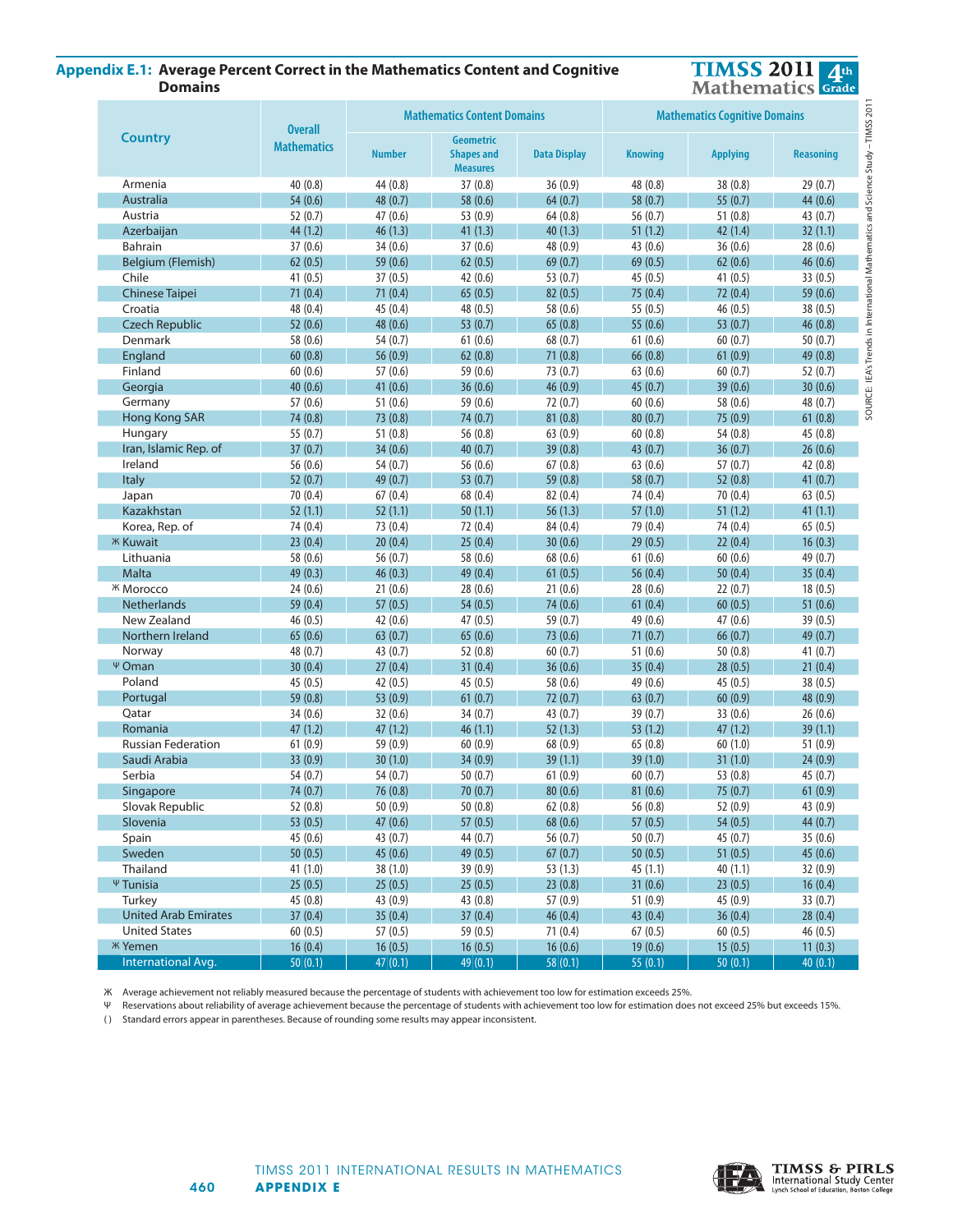**Appendix E.1: Average Percent Correct in the Mathematics Content and Cognitive Domains (Continued) Appendix E.1: Average Percent Correct in the Mathematics Content and Cognitive Domains (Continued)**



| <b>Country</b>                   | <b>Overall</b>     |                                                                           | <b>Mathematics Content Domains</b> |                     | <b>Mathematics Cognitive Domains</b> |                 |                  |  |
|----------------------------------|--------------------|---------------------------------------------------------------------------|------------------------------------|---------------------|--------------------------------------|-----------------|------------------|--|
|                                  | <b>Mathematics</b> | <b>Geometric</b><br><b>Number</b><br><b>Shapes and</b><br><b>Measures</b> |                                    | <b>Data Display</b> | <b>Knowing</b>                       | <b>Applying</b> | <b>Reasoning</b> |  |
| <b>Sixth Grade Participants</b>  |                    |                                                                           |                                    |                     |                                      |                 |                  |  |
| <b>Botswana</b>                  | 35(0.7)            | 32(0.7)                                                                   | 35(0.7)                            | 45 (0.9)            | 41(0.8)                              | 34(0.8)         | 22(0.6)          |  |
| <b><i>Ψ</i></b> Honduras         | 29(0.9)            | 28(1.0)                                                                   | 27(0.8)                            | 35(1.3)             | 32(1.0)                              | 29(1.0)         | 23(0.8)          |  |
| <b><i>Ж</i></b> Yemen            | 24(0.6)            | 23(0.6)                                                                   | 22(0.5)                            | 29(0.9)             | 27(0.7)                              | 23(0.7)         | 18(0.5)          |  |
| <b>Benchmarking Participants</b> |                    |                                                                           |                                    |                     |                                      |                 |                  |  |
| Alberta, Canada                  | 51(0.6)            | 46(0.7)                                                                   | 50(0.6)                            | 67(0.7)             | 53 $(0.7)$                           | 52(0.7)         | 43(0.7)          |  |
| Ontario, Canada                  | 54(0.8)            | 47(0.8)                                                                   | 59(0.8)                            | 69(0.8)             | 57(0.7)                              | 56(0.8)         | 46(0.9)          |  |
| Quebec, Canada                   | 58 (0.6)           | 54 (0.7)                                                                  | 58 (0.6)                           | 70(0.7)             | 63(0.6)                              | 57(0.7)         | 48 (0.9)         |  |
| Abu Dhabi, UAE                   | 34(0.8)            | 32(0.8)                                                                   | 34(0.9)                            | 42(0.9)             | 40(1.0)                              | 33(0.9)         | 25(0.8)          |  |
| Dubai, UAE                       | 44 (0.4)           | 42(0.4)                                                                   | 42(0.4)                            | 54 (0.5)            | 50(0.4)                              | 43(0.4)         | 34(0.4)          |  |
| Florida, US                      | 61(0.7)            | 59(0.8)                                                                   | 62(0.8)                            | 71(0.6)             | 70(0.7)                              | 61(0.8)         | 45(0.9)          |  |
| North Carolina, US               | 63(1.0)            | 63(0.9)                                                                   | 59 (1.3)                           | 74 (1.1)            | 71(1.1)                              | 64(1.0)         | 47(1.2)          |  |
|                                  |                    |                                                                           |                                    |                     |                                      |                 |                  |  |

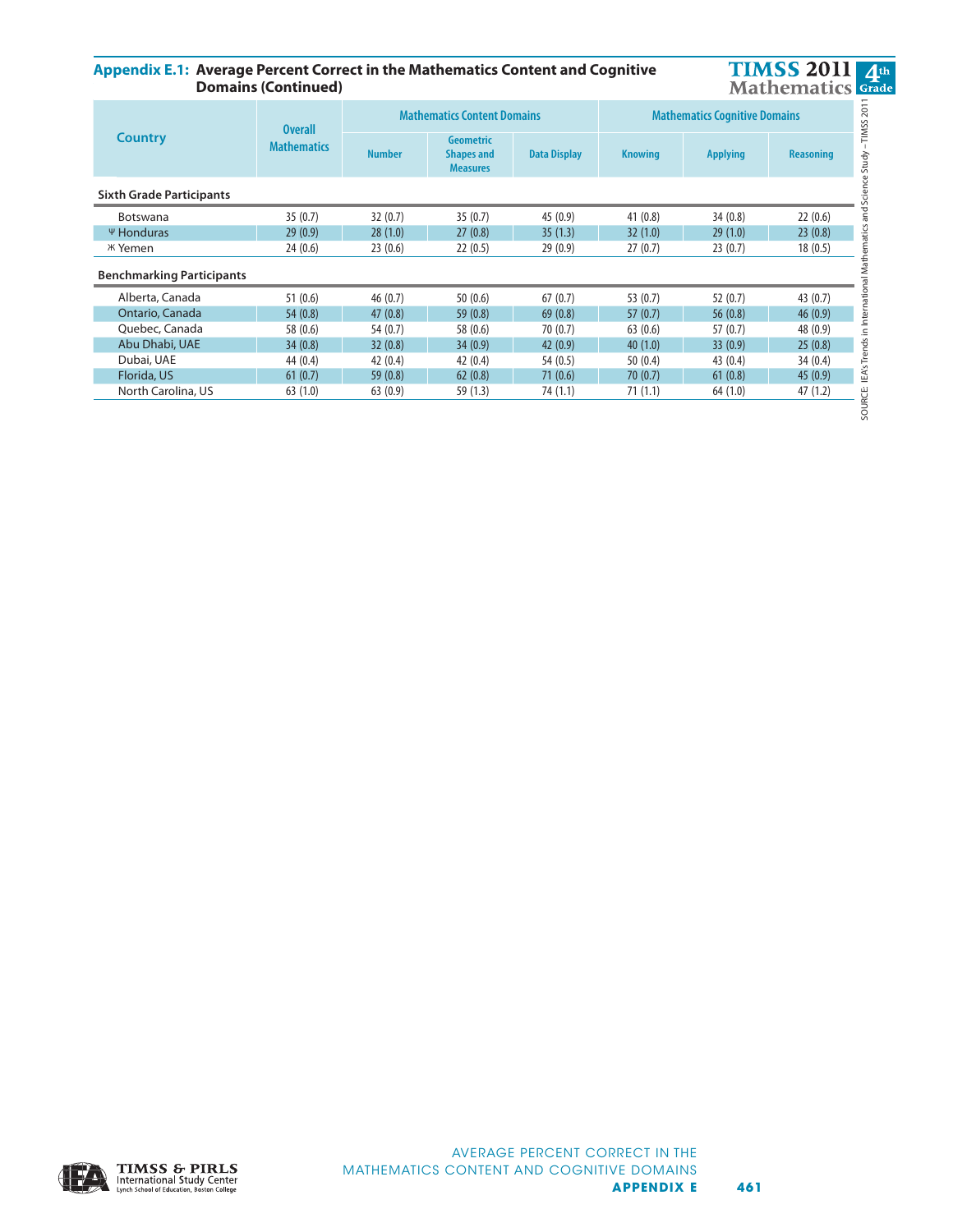## **Appendix E.2: Average Percent Correct in the Mathematics Content and Cognitive Comains**



| <b>Country</b>                       | <b>Overall</b>     |               | <b>Mathematics Content Domains</b> |                 | <b>Mathematics Cognitive Domains</b> |                |                 |                                    |
|--------------------------------------|--------------------|---------------|------------------------------------|-----------------|--------------------------------------|----------------|-----------------|------------------------------------|
|                                      | <b>Mathematics</b> | <b>Number</b> | <b>Algebra</b>                     | <b>Geometry</b> | <b>Data</b><br>and Chance            | <b>Knowing</b> | <b>Applying</b> | $-$ TIMSS 2017<br><b>Reasoning</b> |
| Armenia                              | 38 (0.6)           | 43 (0.6)      | 41 $(0.6)$                         | 35(0.7)         | 31(0.6)                              | 50(0.7)        | 36(0.6)         | Study<br>26(0.5)                   |
| Australia                            | 48 (1.3)           | 52(1.4)       | 38(1.4)                            | 45(1.3)         | 59 (1.2)                             | 57(1.3)        | 47(1.3)         | Science<br>36(1.3)                 |
| Ψ Bahrain                            | 29(0.3)            | 29(0.3)       | 27(0.4)                            | 27(0.4)         | 36(0.4)                              | 37(0.4)        | 27(0.3)         | 21(0.4)                            |
| Chile                                | 29(0.4)            | 30(0.5)       | 22(0.4)                            | 28(0.5)         | 37(0.5)                              | 34(0.5)        | 29(0.4)         | 20(0.4)                            |
| Chinese Taipei                       | 72(0.6)            | 72 (0.6)      | 72(0.7)                            | 73 (0.6)        | 69 (0.6)                             | 77(0.6)        | 72 (0.6)        | 63(0.7)                            |
| England                              | 48 (1.4)           | 53(1.6)       | 39(1.4)                            | 45(1.4)         | 61(1.4)                              | 57(1.4)        | 48 (1.5)        | nal Mathemat<br>37(1.6)            |
| Finland                              | 49 (0.7)           | 56 (0.7)      | 39 (0.7)                           | 45 (0.7)        | 61(0.7)                              | 58 (0.6)       | 50(0.7)         | 37(0.7)                            |
| Georgia                              | 33(0.6)            | 35(0.7)       | 33(0.7)                            | 30(0.7)         | 34(0.6)                              | 43(0.8)        | 31(0.6)         | 22(0.6)                            |
| <b><sup>K</sup></b> Ghana            | 19(0.4)            | 18(0.5)       | 18(0.5)                            | 17(0.5)         | 21(0.4)                              | 25(0.6)        | 17(0.4)         | 12(0.4)                            |
| Hong Kong SAR                        | 68 (0.9)           | 72 (0.9)      | 64(1.0)                            | 69 (0.9)        | 68(0.8)                              | 77(0.8)        | 67(0.9)         | 56(1.0)                            |
| Hungary                              | 49 (0.8)           | 53 (0.9)      | 42 (0.8)                           | 47 (0.9)        | 56 (0.7)                             | 59 (0.9)       | 47 (0.8)        | 36(0.8)<br>$\equiv$                |
| Ψ Indonesia                          | 24(0.6)            | 24(0.7)       | 22(0.5)                            | 24(0.6)         | 29(0.7)                              | 31(0.7)        | 23(0.6)         | 17(0.4)                            |
| $\Psi$ Iran, Islamic Rep. of         | 30(0.8)            | 29(0.8)       | 27(0.8)                            | 33 (0.9)        | 32(0.7)                              | 37 (0.9)       | 28(0.8)         | <b>IEA's Trends</b><br>23(0.7)     |
| <b>Israel</b>                        | 51(1.0)            | 55(1.0)       | 48 (1.1)                           | 45 (1.0)        | 56 (0.9)                             | 60(1.0)        | 50(1.0)         | 40(1.0)                            |
| Italy                                | 46(0.6)            | 49 (0.7)      | 39 (0.6)                           | 48 (0.7)        | 52 (0.6)                             | 55 (0.7)       | 45(0.6)         | 34(0.6)                            |
| Japan                                | 64(0.6)            | 63(0.7)       | 60(0.7)                            | 67(0.7)         | 68 (0.6)                             | 70(0.6)        | 64(0.6)         | SOURCE:<br>56(0.7)                 |
| Ψ Jordan                             | 29(0.5)            | 27(0.6)       | 29(0.6)                            | 28(0.6)         | 31(0.6)                              | 37(0.7)        | 26(0.5)         | 21(0.5)                            |
| Kazakhstan                           | 43 (1.0)           | 43(1.1)       | 43 (1.2)                           | 43(1.1)         | 40(1.0)                              | 53(1.1)        | 41(1.1)         | 31(1.1)                            |
| Korea, Rep. of                       | 74 (0.5)           | 77(0.5)       | 71(0.7)                            | 71(0.6)         | 75(0.5)                              | 80(0.5)        | 73 (0.6)        | 65(0.6)                            |
| Lebanon                              | 34(0.8)            | 37(0.9)       | 35(0.9)                            | 33(0.9)         | 31(0.8)                              | 47(1.0)        | 31(0.8)         | 21(0.8)                            |
| Lithuania                            | 47 (0.6)           | 49 (0.7)      | 40 (0.7)                           | 46 (0.7)        | 54 $(0.6)$                           | 56 (0.6)       | 47 (0.6)        | 32(0.6)                            |
| Ψ Macedonia, Rep. of                 | 32(0.9)            | 32(1.0)       | 32(1.0)                            | 33(1.1)         | 33(0.9)                              | 41(1.1)        | 31(0.9)         | 23(0.9)                            |
| Malaysia                             | 34(1.0)            | 39(1.3)       | 28(0.9)                            | 33(1.1)         | 38 (0.9)                             | 44 (1.2)       | 33 (1.0)        | 23(0.9)                            |
| <b><i>Ж</i></b> Могоссо              | 22(0.2)            | 23(0.3)       | 19(0.3)                            | 24(0.4)         | 24(0.3)                              | 28(0.3)        | 22(0.3)         | 14(0.2)                            |
| New Zealand                          | 44 (1.4)           | 48 (1.7)      | 35(1.3)                            | 41 (1.3)        | 56(1.3)                              | 52(1.5)        | 43 (1.3)        | 33(1.3)                            |
| Norway                               | 39 (0.6)           | 47(0.8)       | 25(0.5)                            | 36(0.7)         | 55(0.7)                              | 47(0.6)        | 40(0.6)         | 28(0.6)                            |
| $\Psi$ Oman                          | 24(0.3)            | 23(0.4)       | 23(0.4)                            | 25(0.3)         | 27(0.4)                              | 31(0.4)        | 22(0.3)         | 17(0.3)                            |
| Ψ Palestinian Nat'l Auth.            | 29(0.6)            | 29(0.7)       | 27(0.6)                            | 30(0.7)         | 30(0.5)                              | 37(0.7)        | 27(0.5)         | 20(0.6)                            |
| $\Psi$ Qatar                         | 30(0.5)            | 32(0.6)       | 29(0.6)                            | 27(0.5)         | 34(0.6)                              | 39 (0.6)       | 28(0.5)         | 21(0.5)                            |
| Romania                              | 38(0.8)            | 38(0.9)       | 38(1.0)                            | 36(0.9)         | 38(0.7)                              | 48 (1.0)       | 36(0.8)         | 27(0.8)                            |
| <b>Russian Federation</b>            | 56 (0.9)           | 58 (0.9)      | 56(1.1)                            | 54 (1.0)        | 54 (0.8)                             | 67(0.9)        | 55 (1.0)        | 42 (1.0)                           |
| Ψ Saudi Arabia                       | 26(0.7)            | 28(0.9)       | 24(0.7)                            | 24(0.7)         | 31(0.8)                              | 35(0.9)        | 24(0.7)         | 18(0.6)                            |
| Singapore                            | 73 (0.9)           | 77 (0.9)      | 72(1.1)                            | 71(1.0)         | 72 (0.9)                             | 82 (0.8)       | 73 (1.0)        | 62(1.1)                            |
| Slovenia                             | 47(0.5)            | 52(0.6)       | 38(0.6)                            | 46(0.6)         | 55(0.5)                              | 57(0.6)        | 45(0.5)         | 35(0.7)                            |
| Sweden                               | 41(0.5)            | 50(0.5)       | 31(0.5)                            | 35(0.5)         | 53 (0.6)                             | 50 $(0.5)$     | 42 (0.5)        | 29(0.5)                            |
| <b><i>W</i></b> Syrian Arab Republic | 25(0.6)            | 24(0.6)       | 24(0.7)                            | 25(0.8)         | 26(0.6)                              | 31(0.7)        | 24(0.6)         | 17(0.6)                            |
| Thailand                             | 31(0.9)            | 33(1.0)       | 27(0.9)                            | 29 (0.9)        | 38(0.8)                              | 38 (1.0)       | 30(0.8)         | 22(0.8)                            |
| <b>Tunisia</b>                       | 29(0.6)            | 32(0.7)       | 25(0.5)                            | 29(0.6)         | 32(0.7)                              | 37(0.7)        | 28(0.6)         | 20(0.5)                            |
| Turkey                               | 38(0.8)            | 36(0.8)       | 35(0.9)                            | 37(0.8)         | 47(0.7)                              | 44 (0.8)       | 37(0.8)         | 30(0.8)                            |
| <b>Ukraine</b>                       | 42 (0.9)           | 43(1.0)       | 39(1.0)                            | 41(1.0)         | 45(0.8)                              | 52(1.0)        | 41 (0.9)        | 29(0.8)                            |
| <b>United Arab Emirates</b>          | 37(0.5)            | 40(0.5)       | 34 (0.5)                           | 32(0.5)         | 41(0.4)                              | 48 (0.5)       | 33(0.5)         | 25(0.4)                            |
| <b>United States</b>                 | 48 (0.7)           | 53 $(0.7)$    | 43 (0.7)                           | 41 $(0.7)$      | 58 (0.6)                             | 61(0.7)        | 46(0.7)         | 35(0.7)                            |
| <b>International Avg.</b>            | 41(0.1)            | 43(0.1)       | 37(0.1)                            | 39(0.1)         | 45 $(0.1)$                           | 49(0.1)        | 39(0.1)         | 30(0.1)                            |

Ж Average achievement not reliably measured because the percentage of students with achievement too low for estimation exceeds 25%.

Reservations about reliability of average achievement because the percentage of students with achievement too low for estimation does not exceed 25% but exceeds 15%.

( ) Standard errors appear in parentheses. Because of rounding some results may appear inconsistent.